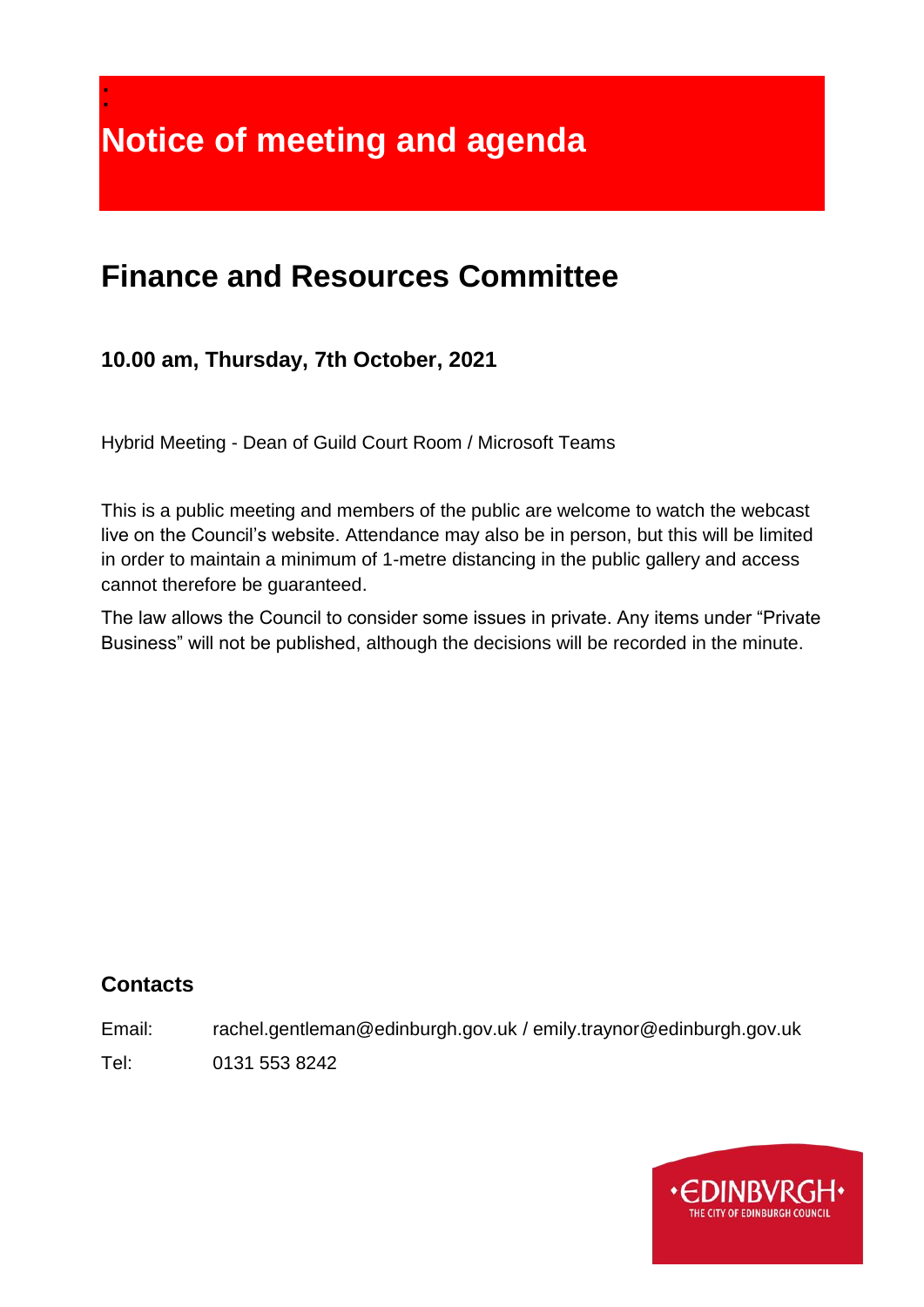## **1. Order of business**

**1.1** Including any notices of motion and any other items of business submitted as urgent for consideration at the meeting.

#### **2. Declaration of interests**

**2.1** Members should declare any financial and non-financial interests they have in the items of business for consideration, identifying the relevant agenda item and the nature of their interest.

## **3. Deputations**

**3.1** If any

#### **4. Minutes**

| 4.1                         | Minute of the Finance and Resources Committee of 12 August<br>2021 - submitted for approval as a correct record | 7 - 24    |  |  |
|-----------------------------|-----------------------------------------------------------------------------------------------------------------|-----------|--|--|
| 5. Forward Planning         |                                                                                                                 |           |  |  |
| 5.1                         | Finance and Resources Committee Work Programme                                                                  | $25 - 34$ |  |  |
| 5.2                         | Finance and Resources Committee Rolling Actions Log                                                             | $35 - 40$ |  |  |
| <b>6. Business Bulletin</b> |                                                                                                                 |           |  |  |
| 6.1                         | <b>Business Bulletin</b>                                                                                        |           |  |  |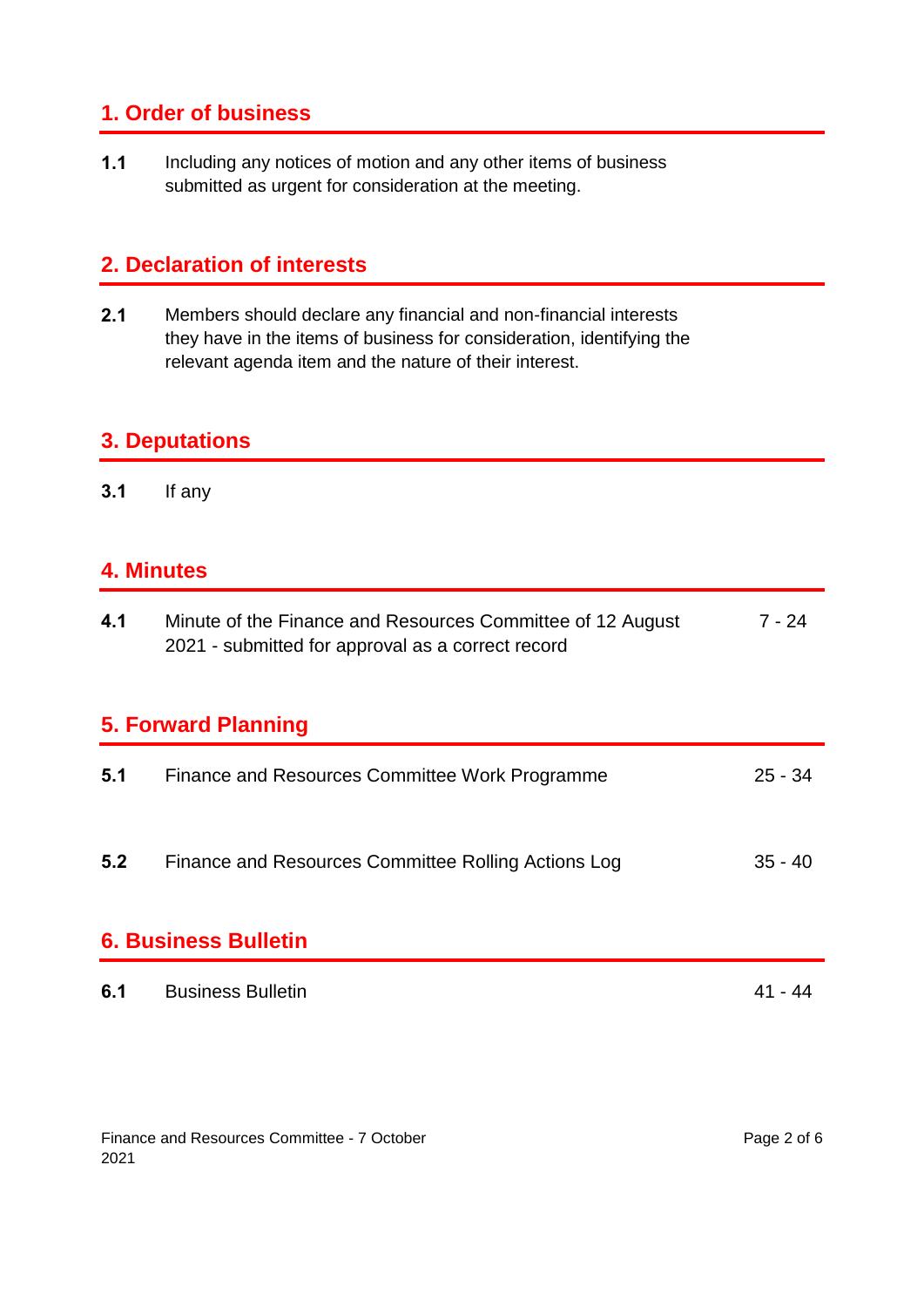## **7. Executive decisions**

| 7.1  | Revenue Budget Framework 2021/26 - Progress Update - Report<br>by the Executive Director of Corporate Services                                                        | $45 - 66$   |
|------|-----------------------------------------------------------------------------------------------------------------------------------------------------------------------|-------------|
| 7.2  | Sustainable Capital Budget Strategy 2022/32 - Report by the<br><b>Executive Director of Corporate Services</b>                                                        | $67 - 80$   |
| 7.3  | Corporate Services Directorate Revenue Budget Monitoring<br>2021/22 – Month Four position – Report by the Executive Director<br>of Corporate Services                 | $81 - 88$   |
| 7.4  | Participatory Budgeting: Progress Update – Report by the<br><b>Executive Director of Corporate Services</b>                                                           | $89 - 98$   |
| 7.5  | Workforce Dashboard – Report by the Executive Director of<br><b>Corporate Services</b>                                                                                | $99 - 110$  |
| 7.6  | Award of Contracts for Blended Employability Services - Report<br>by the Executive Director of Place                                                                  | $111 - 120$ |
| 7.7  | Contract Award Recommendation Report - Supply and<br>Installation of Corralling for Bin Hubs and Associated Road Works<br>- Report by the Executive Director of Place | $121 - 128$ |
| 7.8  | Award of Contract for City Centre West to East Cycle Link and<br>Street Improvements Project Construction - Report by the<br><b>Executive Director of Place</b>       | $129 - 140$ |
| 7.9  | Contract Award Recommendation Report – Supply of Natural<br>Stone Paving and Road Products – Report by the Executive<br>Director of Place                             | 141 - 148   |
| 7.10 | Contract Award – Supply of Wheeled Bins and Kerbside Boxes –<br>Report by the Executive Director of Place                                                             | 149 - 158   |
| 7.11 | Former Royal High School, Regent Road, Edinburgh - Proposed<br>Disposal - Report by the Executive Director of Place                                                   | 159 - 196   |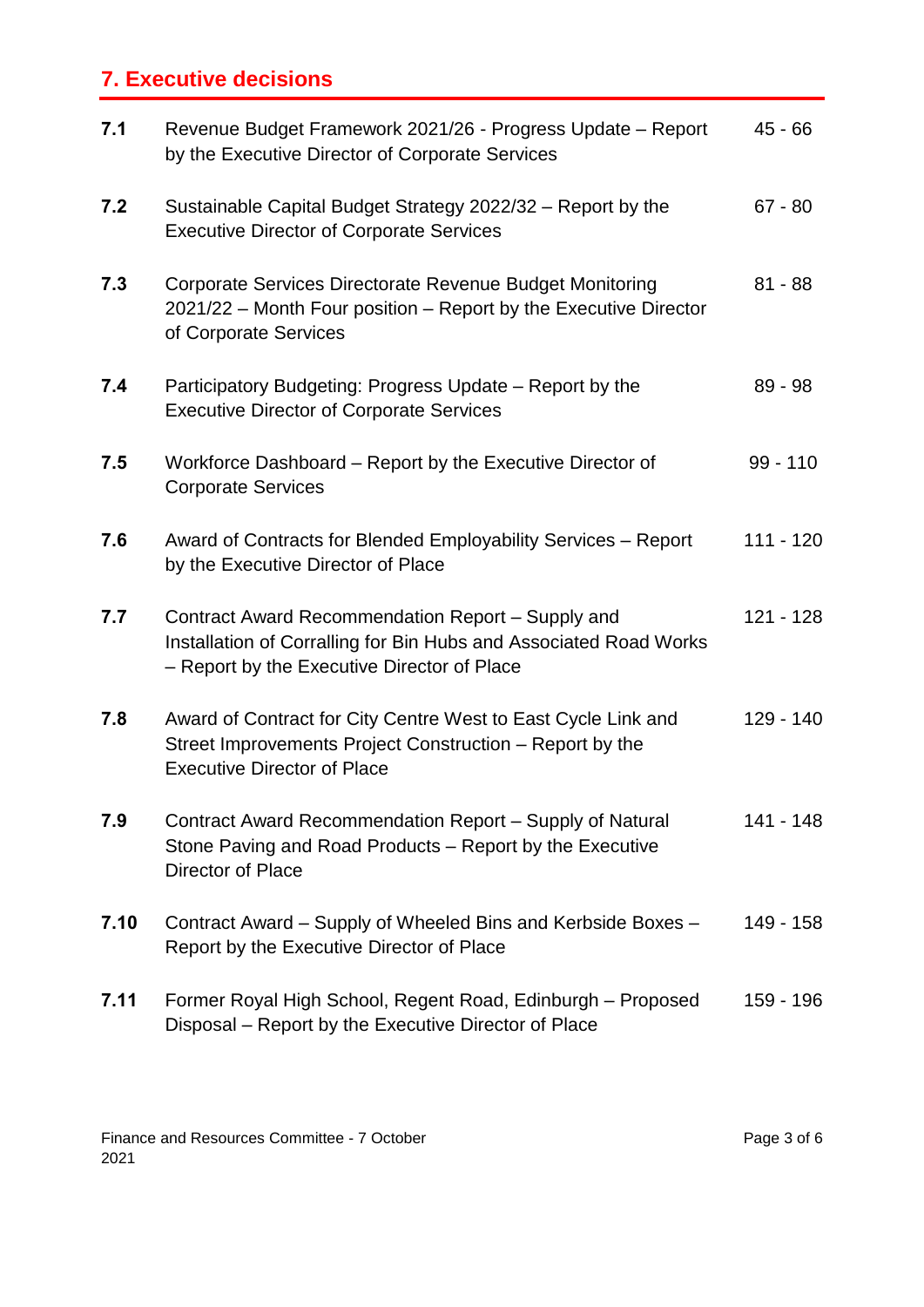| 7.12              | Mixed Tenure Improvement Service Pilot Progress – Report by<br>the Executive Director of Place                                                     | 197 - 206   |  |  |
|-------------------|----------------------------------------------------------------------------------------------------------------------------------------------------|-------------|--|--|
| 7.13              | Award of Flexible Purchasing System and Contracts for<br>Temporary Accommodation – Report by the Executive Director of<br>Place                    | $207 - 218$ |  |  |
| 7.14              | Waiver Extension of Edinburgh Shared Repairs Services<br>Framework Agreement – Report by the Executive Director of<br>Place                        | $219 - 222$ |  |  |
| 7.15              | Award of Contracts for Community Mental Health – Report by the<br>Interim Executive Director of Education and Children's Services                  | $223 - 236$ |  |  |
|                   | <b>8. Routine decisions</b>                                                                                                                        |             |  |  |
| 8.1               | Contract Awards and Procurement Programme (Period 1 January<br>to 30 June 2021) – Report by the Executive Director of Corporate<br><b>Services</b> | 237 - 266   |  |  |
| 8.2               | Summary Report on Property Transactions concluded under<br>Delegated Authority – Report by the Executive Director of Place                         | $267 - 282$ |  |  |
| 8.3               | Edinburgh Catering Services - Other Catering - Report by the<br><b>Executive Director of Place</b>                                                 | 283 - 286   |  |  |
| 8.4               | Plot 11 Craigmillar Town Centre - Proposed Transfer to Housing<br>Revenue Account – Report by the Executive Director of Place                      | 287 - 292   |  |  |
| 8.5               | Block 1, Units 5 and 6, Pennywell Town Centre, Edinburgh<br>Proposed Lease – Report by the Executive Director of Place                             | 293 - 296   |  |  |
| 8.6               | 31 Jeffrey Street, Edinburgh - Proposed Lease Extension -<br>Report by the Executive Director of Place                                             | 297 - 300   |  |  |
| <b>9. Motions</b> |                                                                                                                                                    |             |  |  |

**9.1** None.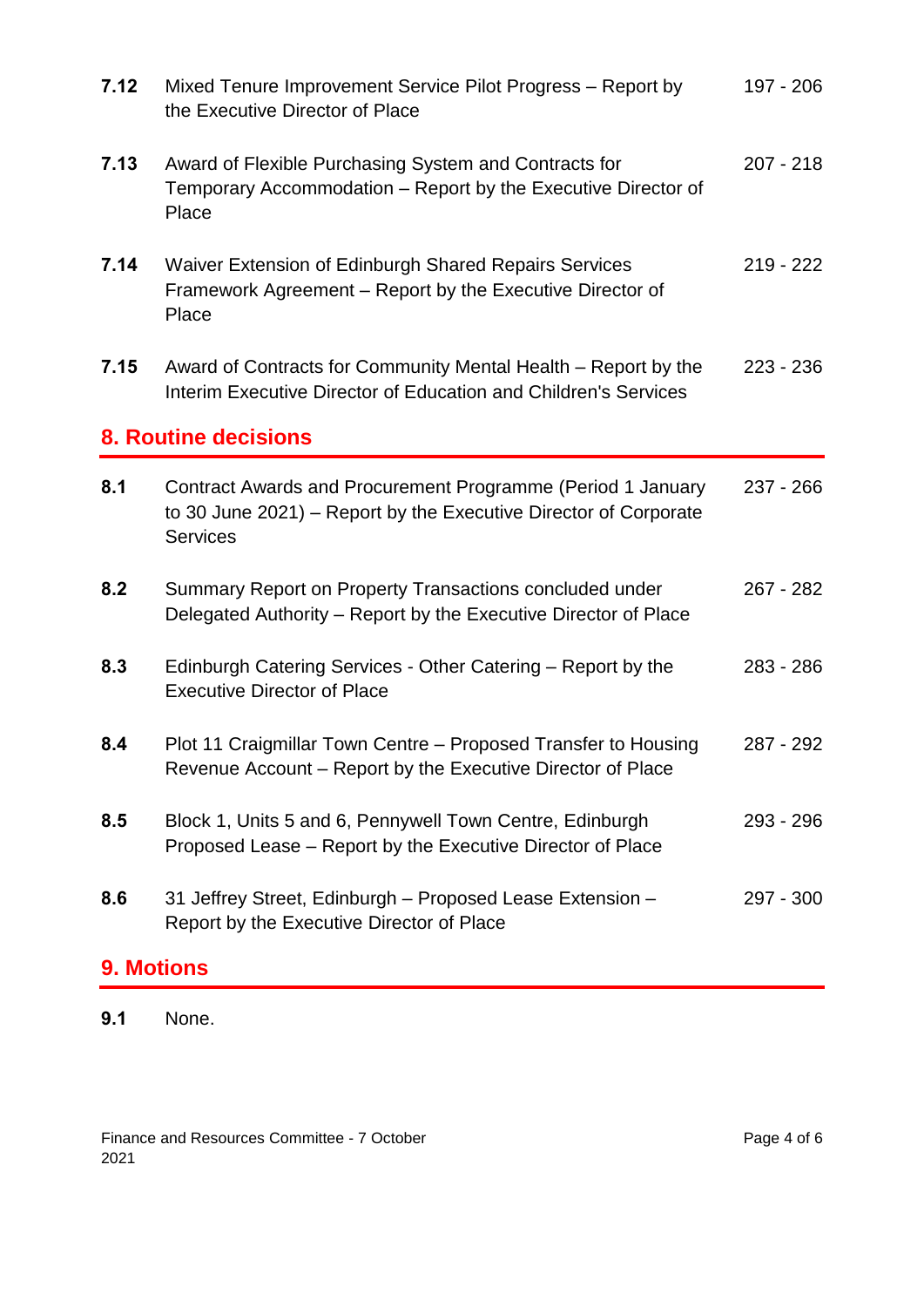#### **10. Resolution to consider in private**

**10.1** The Committee, is requested under Section 50(A)(4) of the Local Government (Scotland) Act 1973, to exclude the public from the meeting for the following items of business on the grounds that they would involve the disclosure of exempt information as defined in Paragraphs 6, 8 and 9 of Part 1 of Schedule 7A of the Act.

## **11. Private Reports**

- **11.1** Reprioritisation of Capital Budget to support a Mobile Workforce Solution (Totalmobile) for homecare and reablement – Report by the Chief Officer, Edinburgh Health and Social Care Partnership 301 - 306
- **11.2** Unsuitable Accommodation Order Purchasing Homes Report by the Executive Director of Place 307 - 316

#### **Motions and Amendments**

#### **Nick Smith**

Service Director, Legal and Assurance

#### **Committee Members**

Councillor Rob Munn (Convener), Councillor Joan Griffiths (Vice-Convener), Councillor Chas Booth, Councillor Graeme Bruce, Councillor Gavin Corbett, Councillor George Gordon, Councillor Graham Hutchison, Councillor Andrew Johnston, Councillor Alasdair Rankin, Councillor Neil Ross and Councillor Mandy Watt

#### **Information about the Finance and Resources Committee**

The Finance and Resources Committee consists of 11 Councillors and is appointed by the City of Edinburgh Council. This meeting of the Finance and Resources Committee is being held in the Dean of Guild Court Room in the City Chambers on the High Street in Edinburgh and remotely by Microsoft Teams.

#### **Further information**

If you have any questions about the agenda or meeting arrangements, please contact Rachel Gentleman and Emily Traynor, Committee Services, City of Edinburgh Council, Business Centre 2.1, Waverley Court, 4 East Market Street, Edinburgh EH8 8BG, Tel